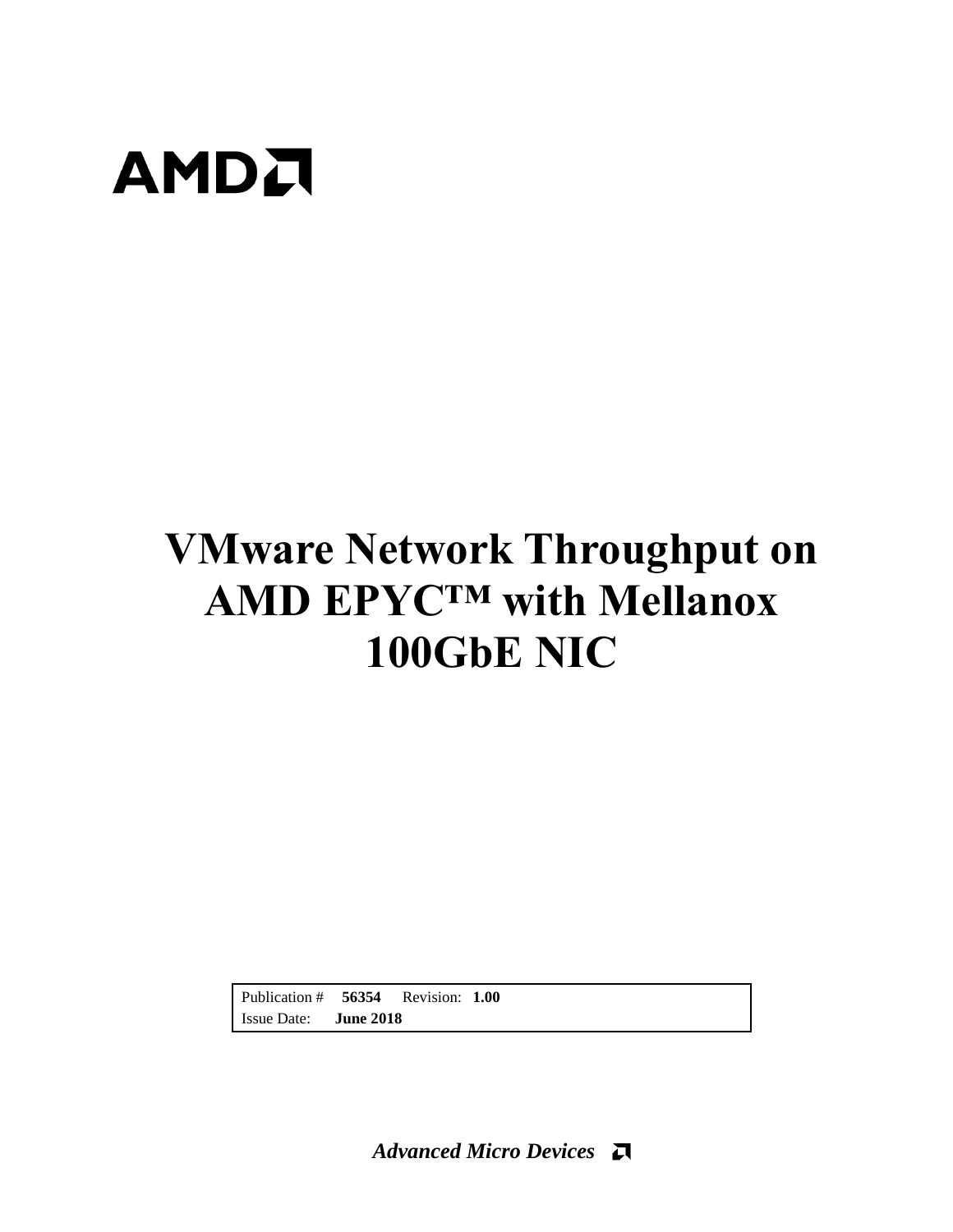#### **© 2018 Advanced Micro Devices, Inc.** All rights reserved.

The information contained herein is for informational purposes only, and is subject to change without notice. While every precaution has been taken in the preparation of this document, it may contain technical inaccuracies, omissions and typographical errors, and AMD is under no obligation to update or otherwise correct this information. Advanced Micro Devices, Inc. makes no representations or warranties with respect to the accuracy or completeness of the contents of this document, and assumes no liability of any kind, including the implied warranties of noninfringement, merchantability or fitness for particular purposes, with respect to the operation or use of AMD hardware, software or other products described herein. No license, including implied or arising by estoppel, to any intellectual property rights is granted by this document. Terms and limitations applicable to the purchase or use of AMD's products are as set forth in a signed agreement between the parties or in AMD's Standard Terms and Conditions of Sale.

#### **Trademarks**

AMD, the AMD Arrow logo, AMD EPYC, and combinations thereof, are trademarks of Advanced Micro Devices, Inc. Other product names used in this publication are for identification purposes only and may be trademarks of their respective companies.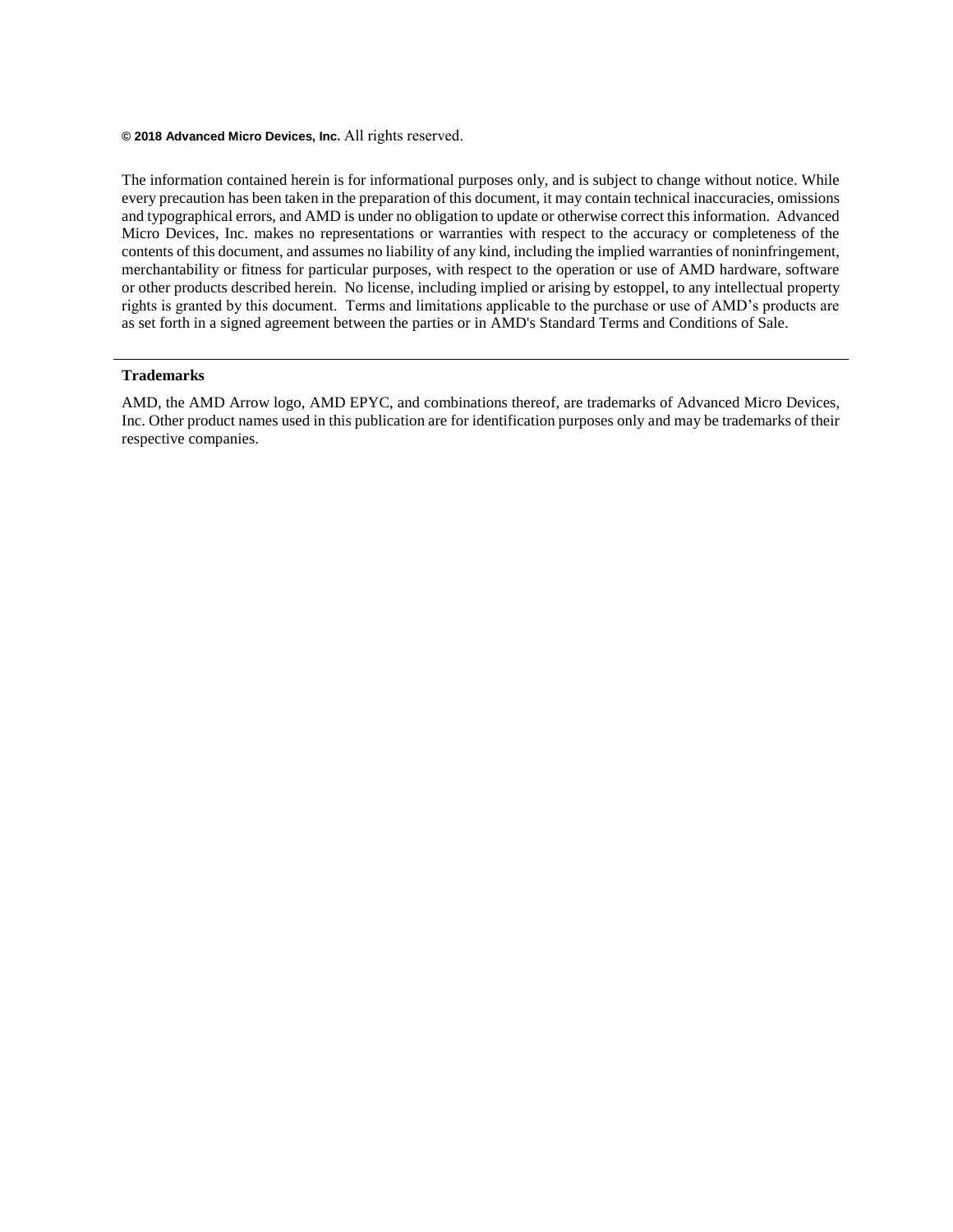

56354 Rev. 1.00 June 2018 *VMware Network Throughput on AMD EPYC™ with Mellanox 100GbE NIC*

# **Revision History**

| Date      | <b>Revision</b> | <b>Description</b>      |
|-----------|-----------------|-------------------------|
| June 2018 | 0.00            | Initial public release. |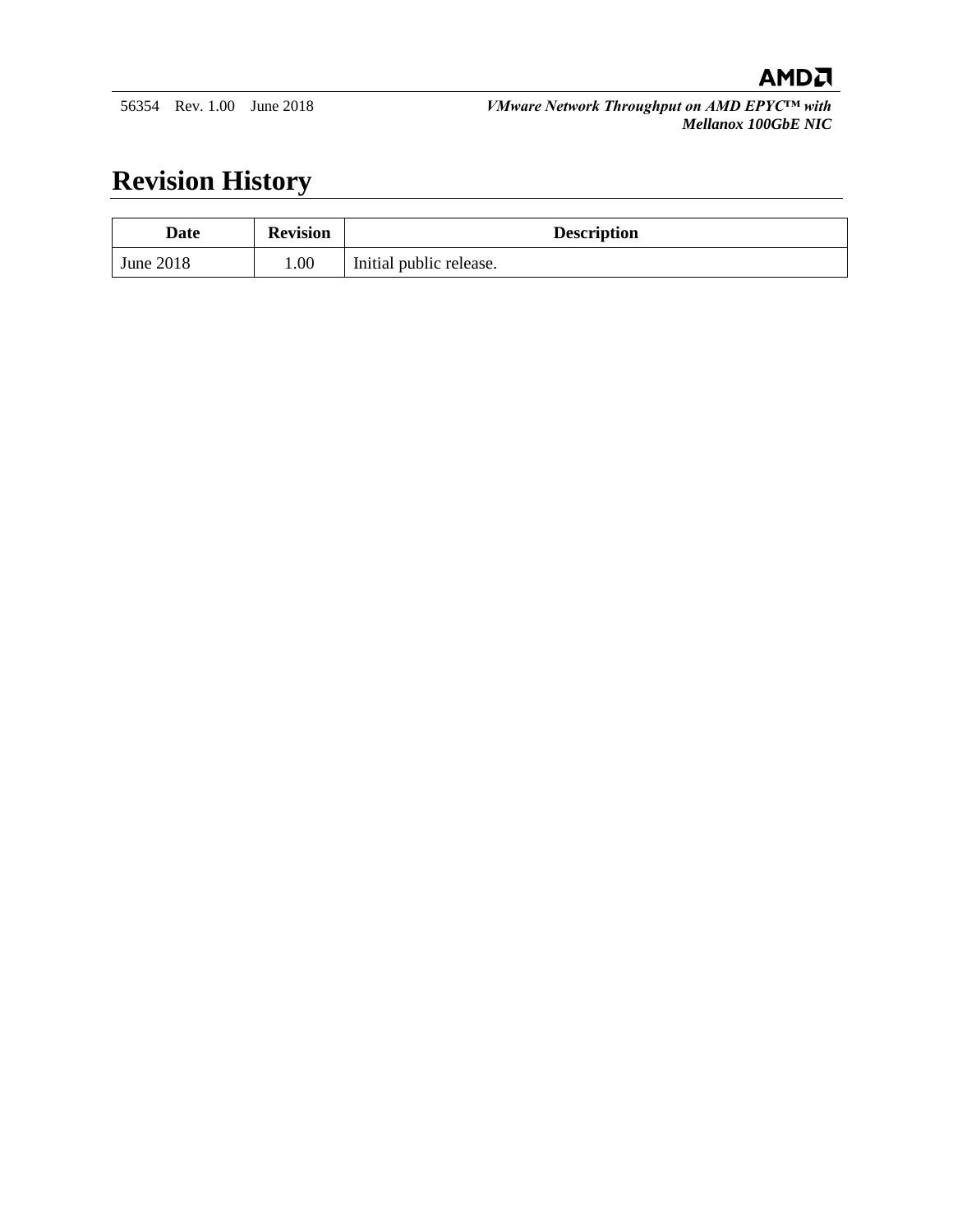# **AMDA**

*VMware Network Throughput on AMD EPYC™ with Mellanox 100GbE NIC*

# **Software Requirements for Achieving 100Gbps using a Mellanox NIC**

Some customers may find that when running VMware ESXi on AMD EPYC™ systems with Mellanox 100Gbps NICs, they are unable to achieve the network throughput that is expected. This can be addressed with the software deployment and optimizations detailed below.

# **AMD IOMMU Driver**

To achieve the advertised throughput on a Mellanox ConnectX-4 or ConnectX-5 based Network Interface Card, the latest version of the AMD IOMMU driver released by VMware must be installed. The IOMMU driver is published and maintained by VMware; however, it is not released asynchronously for ESXi.

The table below contains the minimum versions of VMware ESXi for the updated AMD IOMMU driver:

| <b>ESXi Major Release</b> | <b>Minimum Level Required</b> |
|---------------------------|-------------------------------|
| $ESXi$ 6.5                | U <sub>2</sub> or later       |
| $ESXi$ 6.7                | TRD                           |

### **Mellanox ConnectX-4 and ConnectX-5 100GbE NIC Driver**

An additional requirement to achieve the advertised throughput in VMware is to install the latest Mellanox driver found on the VMware website. If version 4.16.13.5 or later is installed, the interrupts will properly pin to the NUMA node where the adapter is attached. This driver can be found on the VMware website.

Once the driver has been downloaded, extract the offline bundle ZIP file, copy it the ESXi host through SCP, or the web interface, and install it.

Once the driver is installed, the host must be rebooted for changes to take effect.

### **VMware ESXi Modifications**

The following settings are not strictly required but can help achieve a higher, sustained throughput in certain scenarios. The first group of settings only need to be applied on the ESXi host once. The second set of settings will need to be applied every time after the host boosts up.